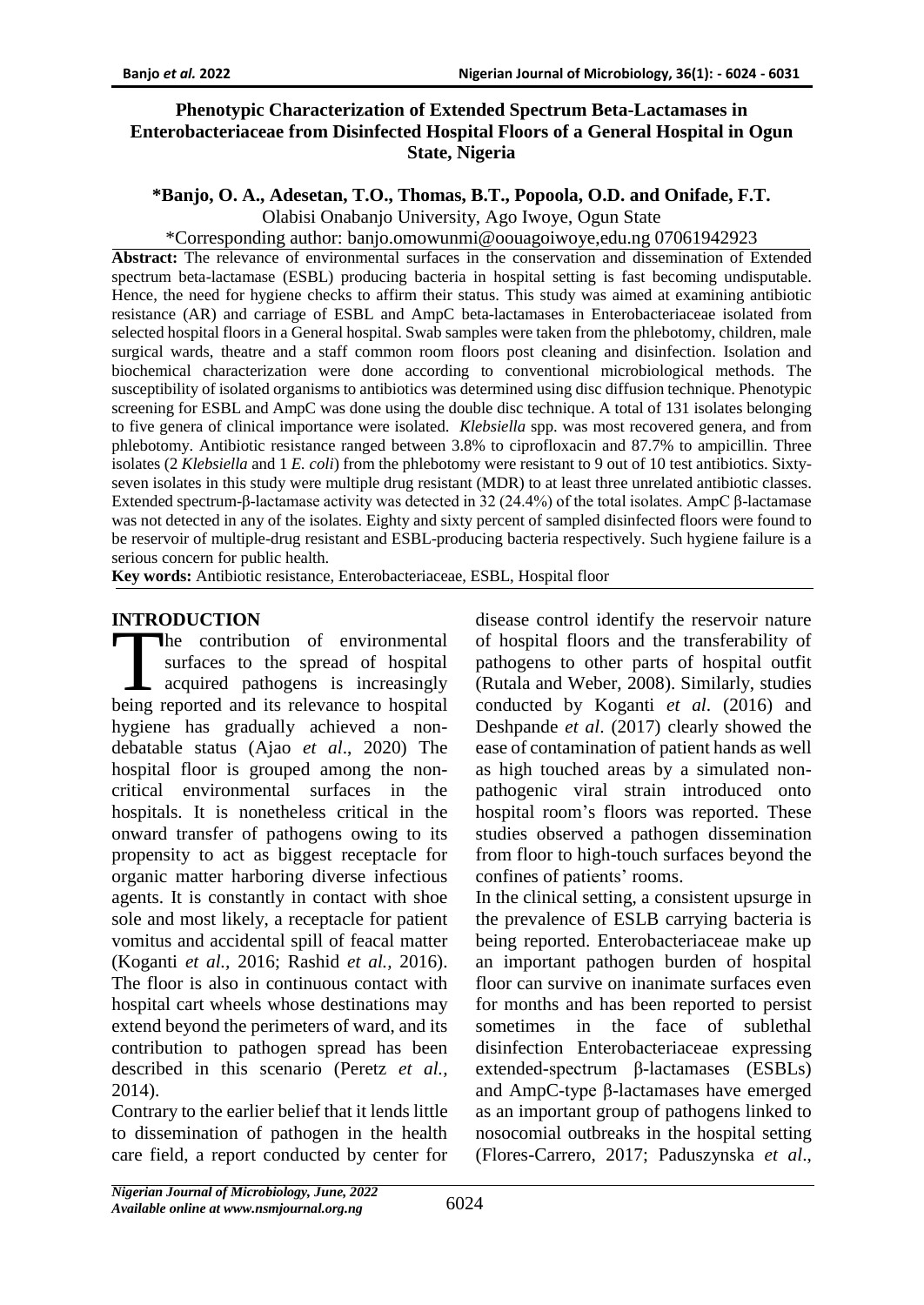2019). A study conducted by Flores-Carrero *et al*. (2017) reported different variants of ESBL genes arising from nosocomial outbreak of an *Enterobacter* sp. These organisms present a formidable resistance to efficacy of most clinically relevant antibiotics and with mounting reports on their link to increasing infections and mortalities. Similar reports have also arisen from within Nigeria (Yusuf *et al*., 2014; Olugbemiga *et al*., 2017). Environmental cleaning and disinfection have become an integral part of preventing transmission of pathogen especially with the emergence of studies on the roles played by poorly disinfected floors on spread of resistant bacteria and in consequence, resistance genes. Many healthcare facilities, in order to reduce pathogen burden on surfaces embrace use of a differing methods of disinfection.

Recent reports however have established a multiple-approach to cleaning which require constant monitoring to affirm the integrity of cleaning and ensure compliance to standards for cleaning in health care facilities. Though hospital cleaning and hygiene goes beyond aesthetics, physical observations of some healthcare facilities in Nigeria, reflect gross neglect in adherence to expected hygiene standard required in the health care facilities. In the light of this and especially for a Nigerian healthcare system with an almost non-existence monitoring policy on hygiene standard, this study is aimed at determining the safety and status of the disinfected hospital floors as reservoirs of ESBL and AmpC, both of which are significant antibiotic resistance determinants.

#### **MATERIALS AND METHODS Study site**

A large state-owned hospital which provides a secondary level health care service was chosen for the study. The hospital boasts of well-defined segments and wards which include the pediatrics, surgical and laboratory among others. Verbal interaction with cleaning personnel revealed each unit was

solely responsible for their choice of disinfectant, procurement and cleaning time and procedure. It also revealed no particular consistency in the usage of a particular brand. We gathered that general cleaning and disinfection take place once daily either in the morning or evening, except when there is a special need. Selected sampling points are representative of busy units known to attract traffic in the studied health care facility.

#### **Collection of samples**

In order to have a comprehensive representation of the sampled sites which mostly consisted of large areas, an approximately 15 by 15cm square area consisting of three different areas were sampled using a sterile swab sticks moistening with 0.1ml sterile normal saline solution at the point of use. Samples were taken 45-1hr post application of disinfectant to allow for adequate contact time for disinfectant action. During the course of the study cleaning was carried out by hospital personnel, business as usual. Sampling was done weekly and spanned a period of 2 months. Collected samples were placed on ice and transported to the Microbiology Laboratory, Olabisi Onabanjo University, Ago-Iwoye and analysis commenced within six hours of collection.

### **Bacterial isolation**

The collected swab samples were excised and placed in 5ml sterile Dey Engels D/e neutralizing broth (Hi media) to encourage optimum bacterial recovery from the disinfectant solution and incubated at 37 °C for 24h. A loopful of the resulting broth culture was streaked on MacConkey agar, xylose lysine deoxycholate agar and eosine methylene blue agar for isolation of bacteria. The streaked plates were incubated overnight at  $35 \pm 2$  °C. Distinct colonies presumptive of targeted bacteria were selected and subcultured on fresh selective agar plates to obtain pure cultures, which were stored in glycerol stock in freezing state. Duplicate copies were maintained on nutrient agar slants to serve as working cultures.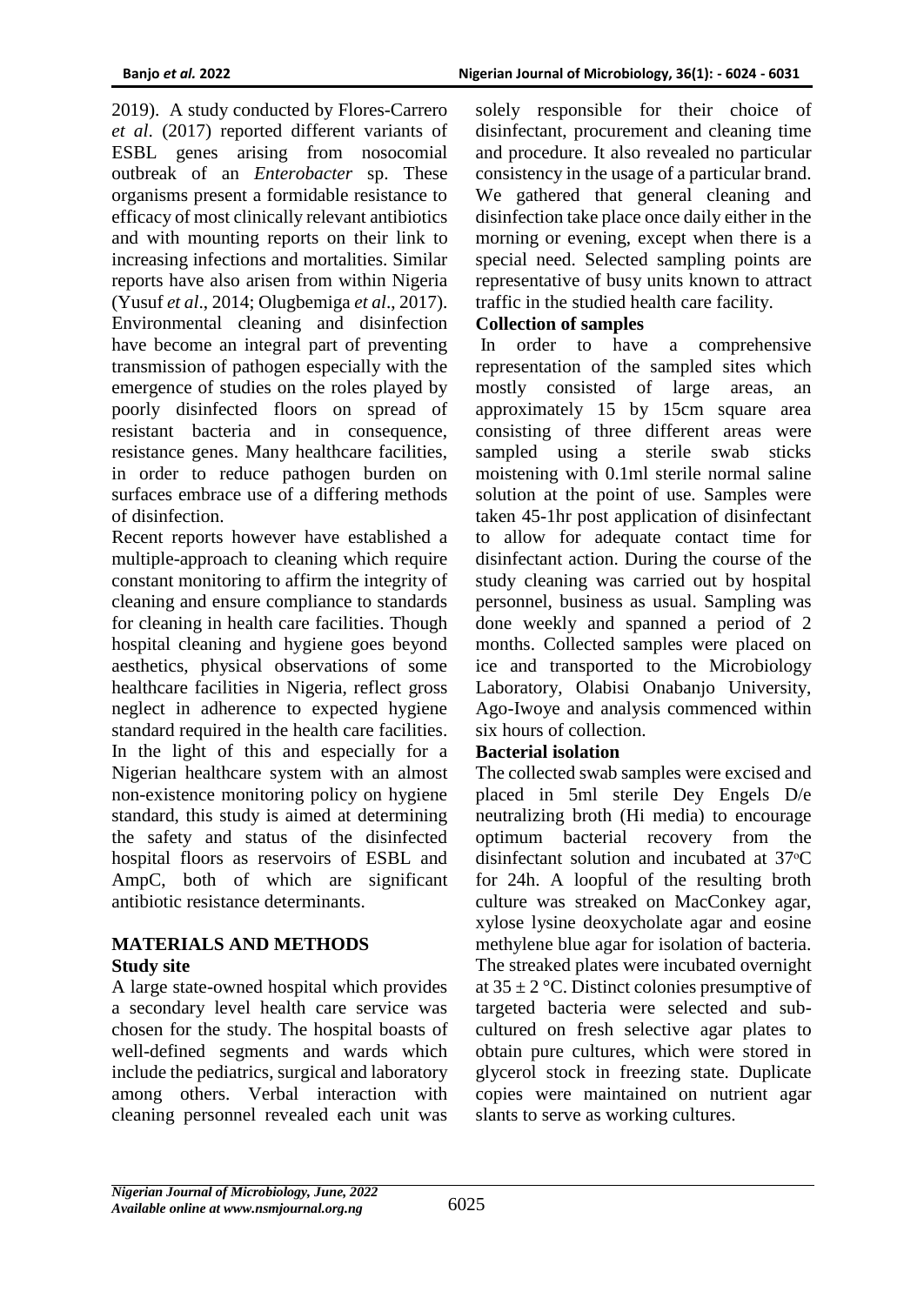Bacteria were identified using the biochemical test procedures (lysine decarboxylase tests, urease test, catalase tests, indole test, oxidase tests, motility, citrate tests, methyl red and Voges-proskaeur tests, urease test,  $H_2S$  test, starch hydrolysis, and sugar fermentation tests) as described by Barrow and Feltham (1999).

# **Antibiotic susceptibility testing**

Antibiotic resistance profile of isolated organisms was determined by the Kirby-Bauer disk diffusion method. Suspensions of pure isolates were prepared by transferring pure colonies to tubes of sterile normal saline which were compared to a 0.5 McFarland standard to achieve uniform turbidity. Surfaces of Mueller Hinton agar plates were then inoculated with prepared cell suspension with the aid of sterile swab sticks. Antibiotic disks impregnated with gentamicin (30μg), chloramphenicol (30μg), tetracycline (30μg), ceftazidime (30 μg), cefpodoxime (30 μg), cefotaxime (30μg), amoxicillin/clavulanic (30μg), ciprofloxacin (5μg), and ampicillin (10μg) (Oxoid Ltd, Basingstoke, UK) were immediately applied on the seeded plates. Inoculated plates were incubated at 37°C for 24hr and the diameter of inhibition zones were measured and interpreted following the CLSI criteria of zone breakpoints for Enterobacteriaceae (CLSI, 2018)

#### **Phenotypic detection of ESBL and AmpC production**

Phenotypic confirmation of the ESBL and AmpC production was performed using the combination disc test according to CLSI (2018). Commercially available MAST D68C detection kit was used. First line screening was initially carried out; isolates that were resistant to all or one of cefpodoxime, ceftriaxone and cefoxitin were found eligible to proceed for the phenotypic testing.

Disc zone size differences were used to interpret results following manufacturers guide (discs comprised of (A) cefpodoxime

disc 10g, (B) cefpodoxime plus ESBL inhibitors, (C) AmpC inhibitors and (D) ESBL and AmpC inhibitors). Where B-A and D-C is greater or equals 5mm, and D-B and C-A is less than 5mm, such is interpreted as demonstrating ESBL activity alone. B-A and D-C is  $\leq$ 5mm and D-B and C-A>5MM, org is interpreted as demonstrating AmpC activity. alone. D-C≥5mm and B-A less than 5mm was interpreted as phenotypic indication of both ESBL and AmpC production.

## **RESULTS**

A total of 131 bacteria belonging to five genera were isolated from disinfected floors of the selected hospital units; namely; *Klebsiella pneumonia*, *Escherichia coli*, *Enterobacter* spp., *Serratia* and *Salmonella* spp. The most prevalent genera being *Klebsiella pneumoniae* and closely followed by *E*. *coli*. Five of the bacteria which corresponds to 3.8% of the total isolated organisms were found to be *Salmonella* spp. and the least isolated in this study (Table 1.) The susceptibility of the isolates to ten antibiotics is highlighted in Fig.1. Resistance profiles recorded against the bacterial isolates revealed varying levels of resistance to the test antibiotics used in the study, with the exception of cefoxitin, to which all of the isolates were susceptible. On the highest end is the resistance to ampicillin  $(n= 115/131)$ which corresponds to 87.7%. Fifty-six (42.3%) isolates, showed resistance to ceftriaxone, 67 (51.1%) were resistant to cefpodoxime, 77 (58.8%) showed resistance to trimethoprim/sulfamethoxazole, 28 isolates (21.4%) were resistant to tetracycline and 19 (14.5%) were resistant to trimethoprim/sulfamethoxazole (Fig 1). Forty-seven isolates representing 35.9% were resistant to one or the combination of second and third generation cephalosporins used in the study.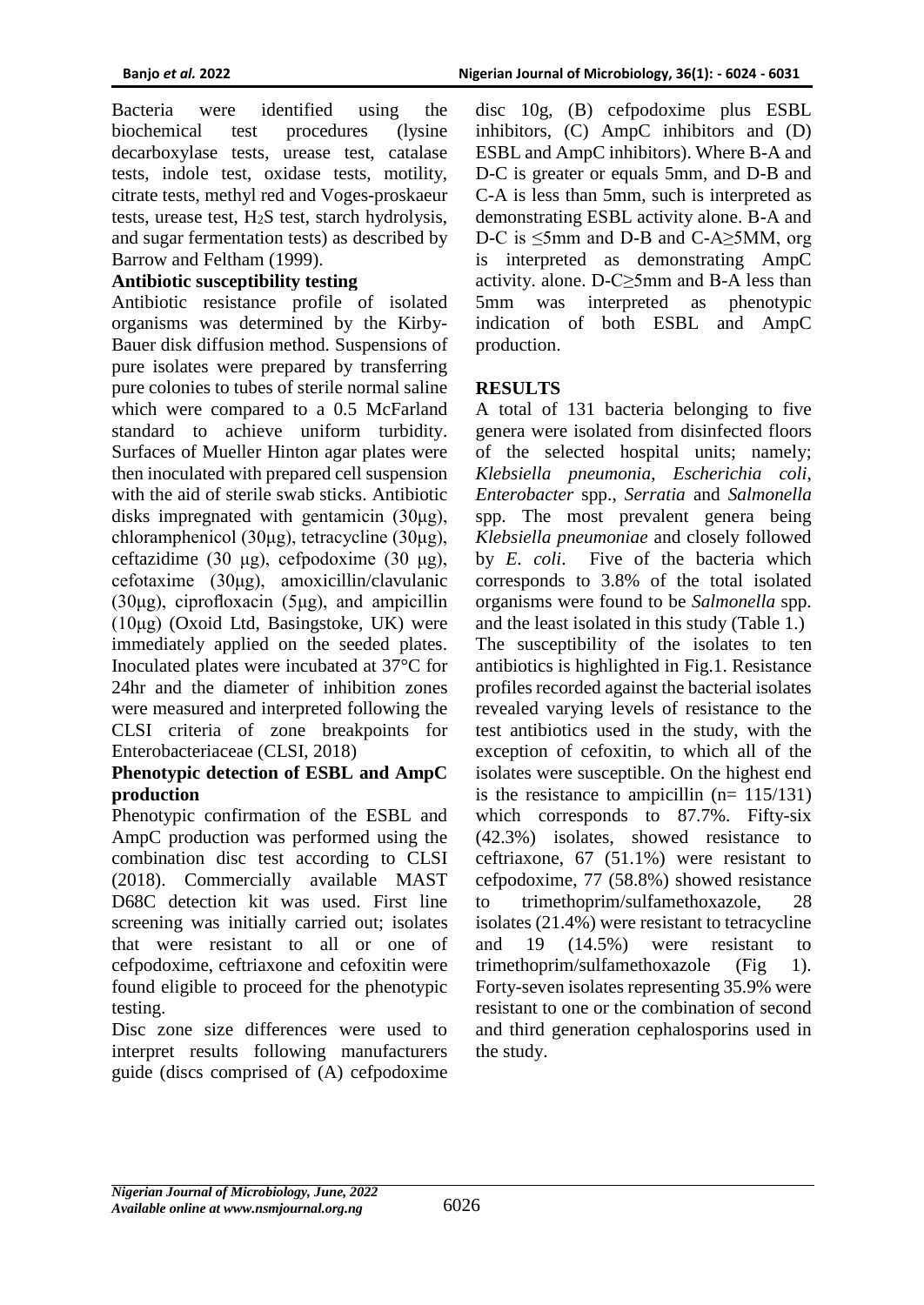### **Table 1. Percentage isolation of bacteria from sampled floors**

| <b>BACTERIA</b>  | NUMBER $(\% )$ |  |
|------------------|----------------|--|
| Klebsiellla      | 44 (33.6)      |  |
| Salmonella       | 5(3.8)         |  |
| Enterobacter     | 33(25.2)       |  |
| Serratia         | 8(6.1)         |  |
| Escherichia coli | 41(31.3)       |  |
| Total            | 131 (100)      |  |



**Fig 1: Antibiotic resistance pattern of bacteria isolates to test antibiotics**



#### **Fig 2: Percentage multiple antibiotic resistant bacteria isolated from sampling sites**

Three isolates (2 *Klebsiella* and 1 *E. coli*) from the phlebotomy were resistant to 9 out of 10 test antibiotics. Sixty-seven (51.1%) of the total isolates in this study were found to exhibit multiple drug resistance (MDR) (to at least three unrelated antibiotic classes). By sampling sites, the highest percentage of MDR isolates were recovered from the phlebotomy (n=23) which corresponds to 17.5% of the total isolated organisms in this study. The least being from the children ward  $n=8$  (6.1%) (Fig 2)

Table 2 is showing the number of ESBL producing organisms as revealed by the phenotypic screening method. Thirty-two (24.4%) ESBL producing Enterobacteriaceae were identified in the study and the organism

found to be most prevalent in their carriage of ESBL was *Klebsiella* spp. (n=14) closely followed by *E. coli* (n=11) and *Enterobacter* spp. (n=7) (Table 2).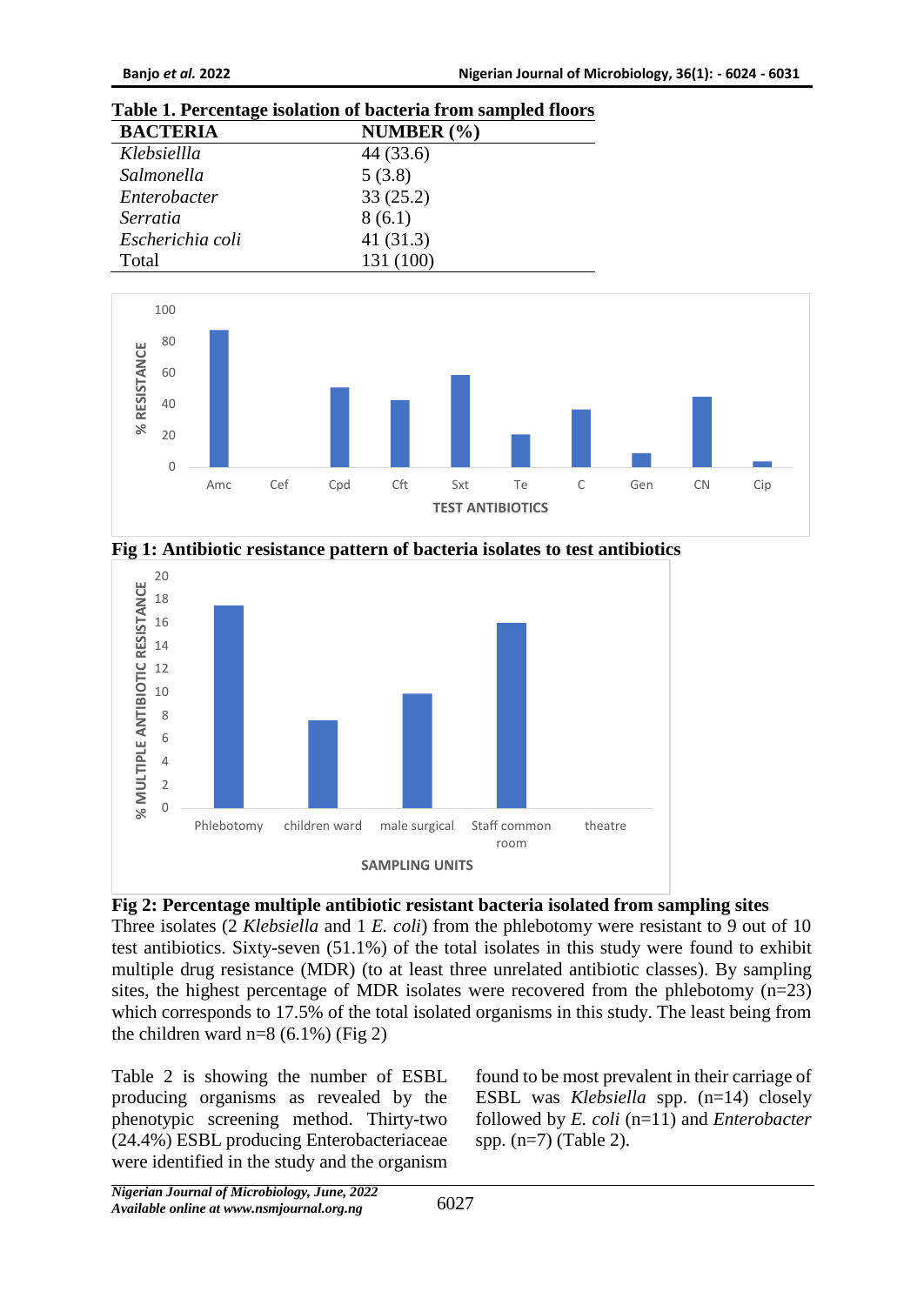Going by the site of sampling in this study, the highest number of ESBL producing organisms was recovered from the Phlebotomy room while none of the isolates from the children ward was found to exhibit ESBL activity. The detection of AmpC βlactamase, singularly, was not detected in any of the isolated organisms in this study; neither is the co-existence of ESBL and the Amp-C β-lactamase.

All the ESBL producers were multiple antibiotic resistant and were found to be resistant to at least 6 of the 10 test antibiotics.

| <b>Sample</b>      | $ESBL(+)$  | Bacteria (n)                 | AmpC       |
|--------------------|------------|------------------------------|------------|
| Phlebotomy room    | 14         | $E.$ coli $(3)$              | Nil        |
|                    |            | <i>Klebsiella spp.</i> (7)   |            |
|                    |            | Enterobacter spp. (2)        |            |
|                    |            | Serratia marcescens (2)      |            |
| Male surgical ward | 11         | $E. \, coli \, (5)$          | Nil        |
|                    |            | Klebsiella spp. (3)          |            |
|                    |            | <i>Enterobacter</i> spp. (3) |            |
| Common room        | 7          | $E.$ coli $(3)$              | Nil        |
|                    |            | <i>Klebsiella spp.</i> (3)   |            |
|                    |            | Enterobacter spp $(1)$       |            |
| Theatre            | <b>Nil</b> | <b>Nil</b>                   | <b>Nil</b> |
| Children ward      | 0          | <b>Nil</b>                   | Nil        |

**Table 2. Distribution of ESBL positive Enterobacteriaceae recovered from disinfected hospital floors**

# **DISCUSSION**

Over the last decades, the reputation of hospital environment as reservoir of extended spectrum β-lactamase producing bacteria including ESBL producing Enterobacteriaceae has come to stay. Though several diverse reasons contribute to spread of ESBL in healthcare facilities, transmission resulting from poorly disinfected hospital surfaces is thought to be an important contributing factor (Chaoui *et al*., 2019). A number of studies have reported the isolation of multidrug resistant Enterobacteriaceae from environmental surfaces in the healthcare environment (Koganti *et al*., 2016; Deshpande, 2017; Nepad, 2020). Thus, making a system of routine appraisal and feedback on the efficiency of cleaning performance very crucial.

This study found five members of the Enterobacteriaceae in different combinations from the sampled disinfected floors. The Phlebotomy room had the highest bacteria prevalence while the least recovery of bacteria was from the children ward, it is worth of note that there was no recovery from the hospital theater. The recovery of isolates from four out of the five disinfected sampled sites could be a reflection of multiple interplay of factors but what is apparent is the inadequacy of disinfection in these floors. On the other hand, non-recovery of the target organisms from the theater floor may be as a result of a superior commitment to disinfection protocol at this unit as studies have clearly shown a good outcome of disinfection is dependent on multi factors (Deshpande *et al*., 2017; Nepad *et al*., 2020). In addition, the theatre appeared most clean visually, unlike the phlebotomy room and common rooms which had cemented floors with soil at most times of sampling. Others have reported the isolation of bacteria from disinfected hospital floors (Peretz *et al*.,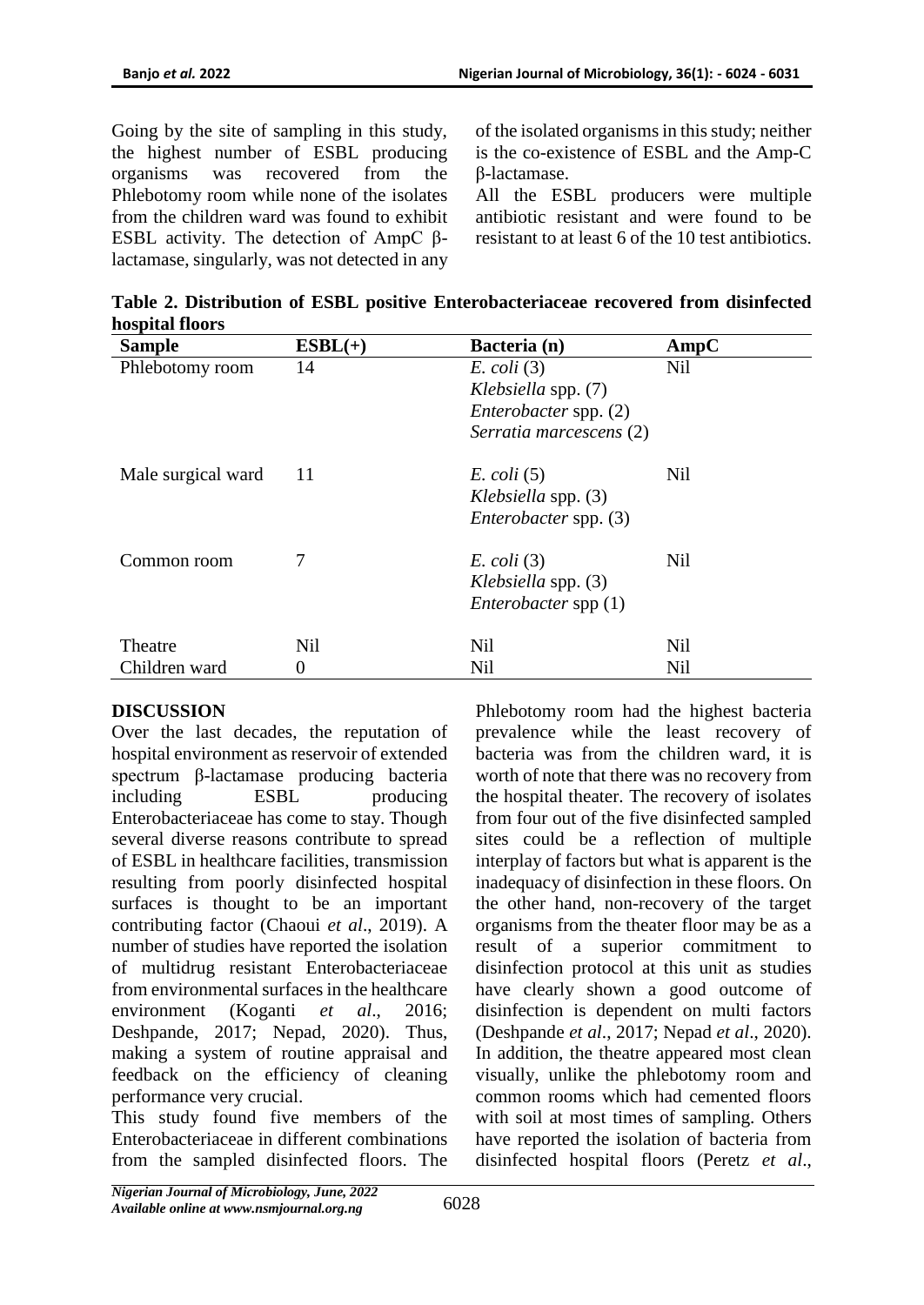2014; Chaoui *et al*., 2019) and from other hospital surfaces (Olugbemiga *et al*., 2017). Similarly, in a study conducted by Munoz-Price *et al.* (2012) high contamination with *Staph aureus* and *Enterococcus* spp. were detectable on a phenolics-disinfected floor, suggesting a poor disinfectant action or poor application by the cleaning personnel or an interplay of both.

The high frequency in isolation of *Klebsiella* and *E. coli*, found in this study, is consistent with the study of Freeman *et al.* (2014) which investigated the ease of contamination of hospital surface with these organisms. The authors in their study, showed the ease of surface contamination and transmission of ESBL-producing *Escherichia coli* and *Klebsiella* spp. on sampled hospital surfaces by linking recovered environmental strains to contaminated human subjects. Thus, highlighting the transmissibility of these isolates in the faces of poor disinfection. The slight difference to this study was that Freeman *et al.* (2014) concentrated on high touched hospital surfaces in their own investigation.

In this study, a high level of antibiotic resistance was reported among isolated organisms in areas claimed to have been recently cleaned and disinfected. Thus, making these surfaces an under-valued reservoir of bacteria from where they can be transmitted to other frequently touched areas. Resistance to commonly prescribed antibiotics in Nigeria clinical medicine such as ampicillin, sulfamethoxazole/trimethoprim, gentamicin and third generation cephalosporin was rather high 43%-87.7%. Consequences of this ranges from prolonged hospital stay, to economic loss and complications arising from diseases caused by such resistance pathogens. Recent related study has also reported high resistance in Enterobacteriaceae from hospital surfaces (Palochoskai *et al*., 2012; Olowo-okere *et al*. 2019). Observed resistance to the β-lactam antibiotics is particularly troubling. The resistance may have evolved and spread as a

result of the antibiotic selection pressure associated with health care facilities, as well as exposure to sublethal doses of disinfecting/cleaning substances. Moreover, the beta-lactam antibiotics are reputed as the most widely used antibiotics and by extension one of the most inappropriately used. As found in this study, high resistances to 3rd generation beta-lactams have also been reported by some authors from within Nigeria (Olowo-okere *et al*., 2019). This is of special concern as this constitutes grave consequence to public health. Moreover, bacteria found in this study are listed among priority pathogens by the World health organization, requiring new antibiotics having mostly become resistant to common ones (WHO, 2017).

In this study, ESBL was detected in 32 isolates which accounted for 24.4% of the total isolates and recovered from three prominent units of the hospital; the Phlebotomy room, children ward and staff common room. There was however no detection of the AmpC-β-lactamase gene. Enterobacteriaceae expressing extendedspectrum β-lactamases (ESBLs) and AmpCtype β-lactamases are an important group of pathogens in the hospital setting and their relevance have been widely reported in related studies (Flores-Carrero *et al*., 2016; Paduszynska *et al*., 2019). However, the findings of Nahed *et al.* (2020) where bacteria including some members of the Enterobacteriaceae family were isolated from the operating theatre is not in agreement with this study as none was isolated in the theatre. In Nigeria, evidence of ESBL spread via hospital environment has been widely reported but mostly from clinical and wastewater sources (Adelowo *et al*., 2018; Banjo *et al*., 2020); while the few existing studies have mostly concentrated on high touched hospital surfaces adjudged to be more important in pathogen transmission (Olugbemiga *et al*., 2017; Nwafia *et al*., 2019). Studies as this, which investigated hospital floor for its contribution to reservoirs of ESBL and AmpC bacteria is near nonexistent.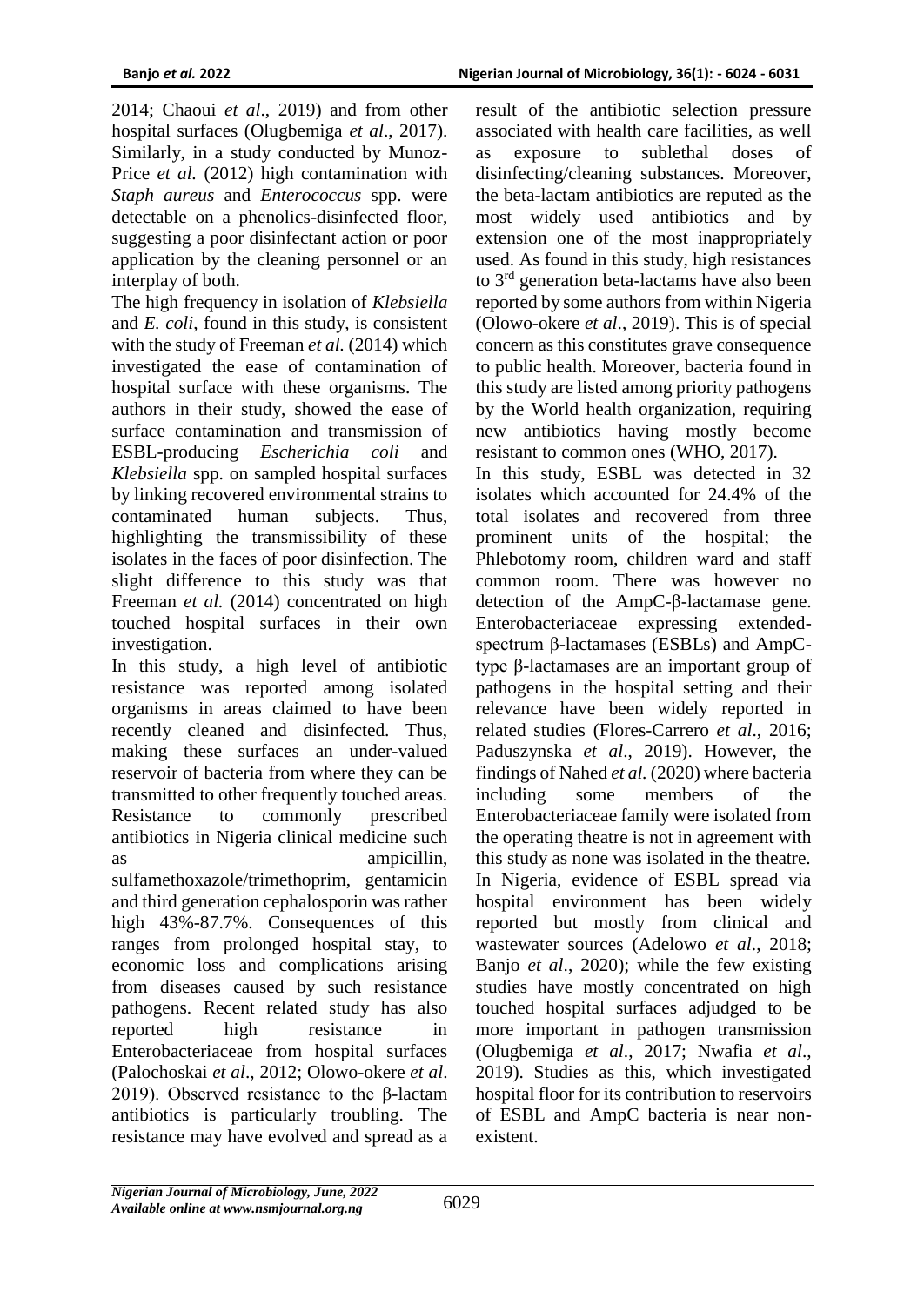The present study, though limited to phenotypic characterization, nevertheless calls for attention to hospital floors; a rather neglected area, which may as well be a critical reservoir of ESBL-producing pathogens with grave risk to public health.

### **CONCLUSION**

Disinfected floors of phlebotomy, staff common room and male surgical wards, and children ward were found to be reservoirs of multiple-drug resistant bacteria in this study. Of the sixty-seven MDR isolates from these sites, ESBL was detected in 32(24.4%). None

#### **REFERENCES**

- Adelowo, O.O., Caucci, S., Banjo, O.A., Awotipe, E.O., Peters, F.B., Ezekiel, O.E., Berendonk, T.U. (2018). Extended Spectrum Beta-Lactamases (ESBL) producing bacteria isolated from hospital waste, rivers and aquaculture sources in Nigeria. *Environmental Science and Pollution Research,* **25**: 2744-55.
- Ajao, A.O., Johnson, J.K., Harris, A.D., Zhan M., Thom, J.K. and Furuno, J.P., (2013). Risk of acquiring extended spectrum β-lactamase-producing *Klebsiella* species and *Escherichia coli* from prior room occupants in the intensive care unit. *Infect Control. Hosp Epidermiol*. **34**(5): 453-8.
- Banjo, O.A. Adekambi, A.O. and Oyelade, A.A. (2020). Occurrence of CTX-M, SHV and TEM-β-lactamase genes in Extended Spectrum Beta-Lactamase (ESBL)- producing bacteria recovered from wastewater of a privately owned hospital in Nigeria and a hand-dug well within its vicinity. *Gene reports* **21**.1-8.
- Clinical and Laboratory Standards Institute (CLSI), 2018. Performance standards for antimicrobial susceptibility testing. In: CLSI Supplement M100, 27th ed. Clinical and Laboratory Standards Institute, Wayne.
- Chaoui. L., Mhand, R., Mellouki, F. and Rhallab, N. (2019). Contamination of

of the bacteria isolated however, haboured the AmpC beta-lactamase. Present findings generally highlight the need for healthcare facilities to pay renewed attention to floor and other hospital surfaces as they can harbor ESBL-producing bacteria. Compliance to standard hospital cleaning practices as well as adding routine microbiological examination to visual examination of hospital surfaces is advocated. There is a need for further studies in the area of molecular characterization of the resistance genes and investigation of other antibiotic resistance reservoirs in the hospital environment.

> the surfaces of a health care environment by multidrug resistant (MDR) bacteria. *Int. J. Microbiol*. **10**. 1-7.

- Deshpande, A., Cadnum, J.L., Fertelli, D., Sitzlar, B., Thota P., Mana T.S., Alhmidi. H.A., Koganti, S. and Donskey, C.J. (2017). Are hospital floors an underappreciated reservoir for transmission of health careassociated pathogens? *Am J Infect Control.* **45**(3): 336-338.
- Flores-Carrero, A., Labrador, I., Paniz-MondolfI, A., Peaper, D.R. and Araque, M. (2016). Nosocomial outbreak of extended-spectrum βlactamase-producing *Enterobacter ludwigii* co-harbouring CTX-M-8, SHV-12 and TEM-15 in a neonatal intensive care unit in Venezuela. *J Glob Antimicrob Resist.* **7**: 114-118.
- Freeman, J.T., Nimmo, J., Gregory, E., Tiong, A., Almeida, M.D., McAuliffe, G.N. and Roberts, S.A. (2014). Predictors of hospital surface contamination with Extendedspectrum β-lactamase-producing *Escherichia coli* and *Klebsiella pneumoniae*: patient and organism. *Antimicrobial Resistance and Infection Control*. **3**:5.
- Koganti, S., Alhmidi, H., Tomas, M.E., Cadnum, J.L., Jencson., A. and Donskey, C.J. (2016). Evaluation of hospital floors as a potential source of